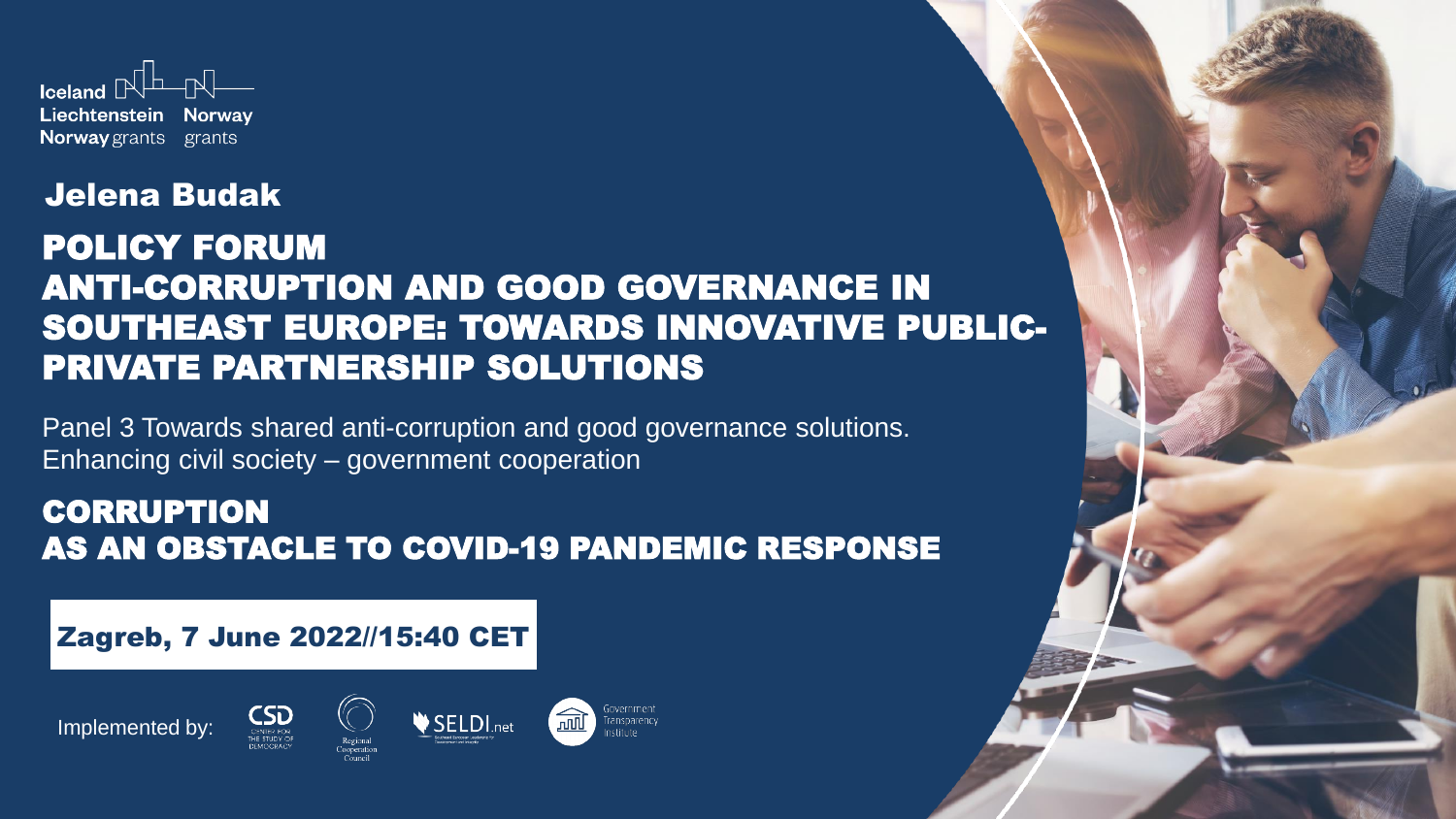

## About the research project

Institute of Economics, Zagreb funded the research in 2021

Bruno Škrinjarić (project lead), Jelena Budak and Allison Carragher (Carnegie Europe)

*The research has been fully supported by TVOJGRANT@EIZ under the Project no. 3220*

*'Corruption as an obstacle to efficiently fighting the Covid-19 pandemic (PANCORR)'*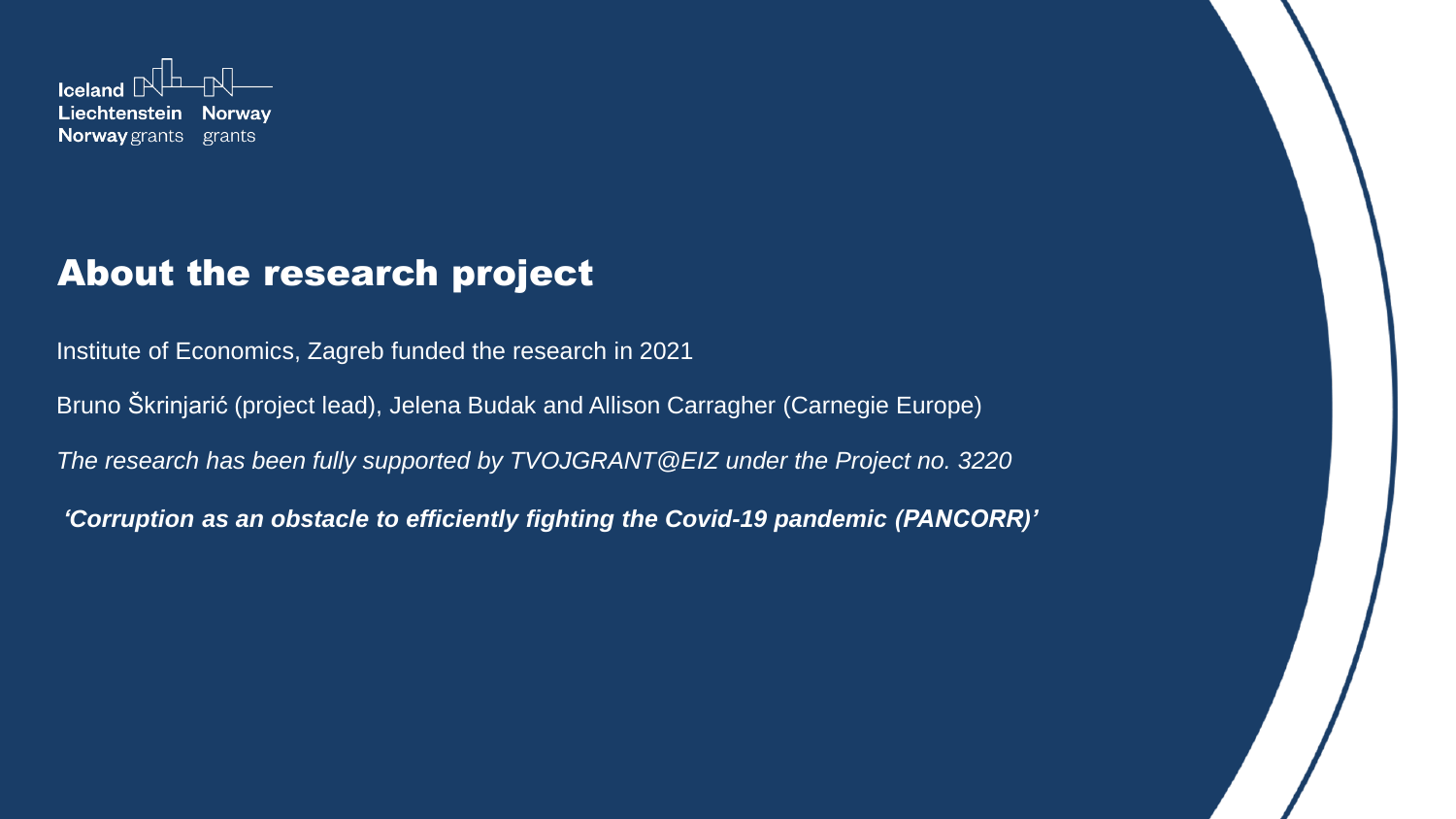

## Motivation

To explore the relationship between corruption and various COVID-19 pandemic outcomes in 34 European countries

The nexus between corruption prevalence and the COVID-19 pandemic is two-fold:

- Corrupt rent-seeking might increase because of the market distortions (shortages that induce illegal trade and profiteering, interruption in distribution of medical supplies including vaccines, and disruptions in relationship between health workers and patients)
- COVID-19 pandemic also presents opportunities for governments to earn more legitimacy, to improve governance, and to build trust in public institutions

We assume that societies with more prevalent corruption, poor bureaucratic quality, and weak socioeconomic conditions have a lack of trust in government and thus face more institutional impediments to efficiently cope with the pandemic.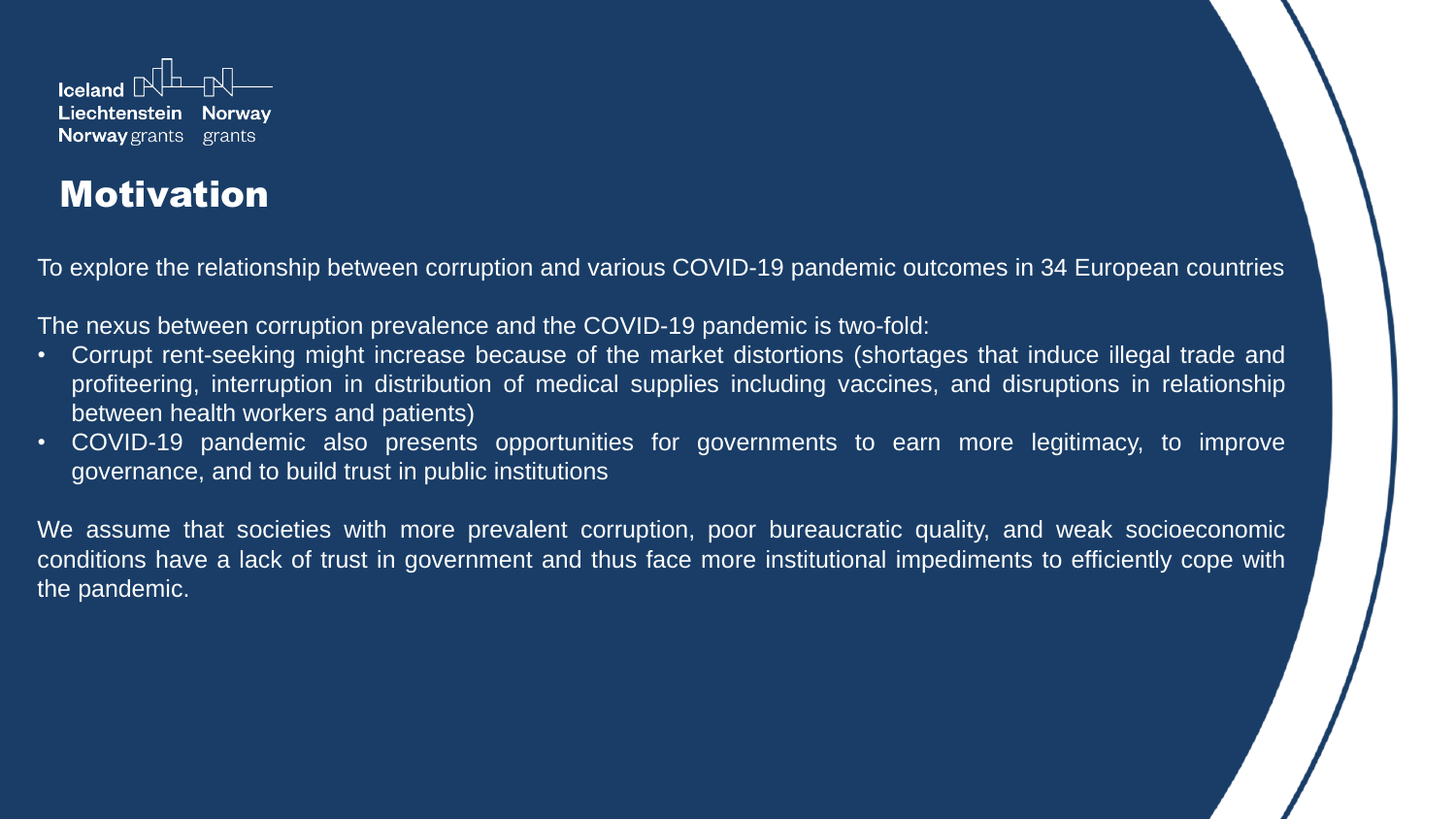

# Interventions after COVID-19 outbreak

National responses around the world were formed depending on two sets of factors:

i) health system capacity and health infrastructure preparedness, and

ii) the quality of governance, in terms of organization, administrative capacity to operationalize measures, and political leadership

Successful implementation of these non-pharmaceutical interventions depends on trust and proper communication, as well as public risk perceptions and individual protective behavioral responses However, subsequent studies show that the success of harsh measures imposed during the first pandemic wave generated an opposite effect in the later stages of the pandemic, largely explained by reduced public trust in government actions.

Vaccination is seen as a powerful tool to suppress pandemics; however, the public responses to COVID-19 vaccines varied, from high demand to the "anti-vax" movement.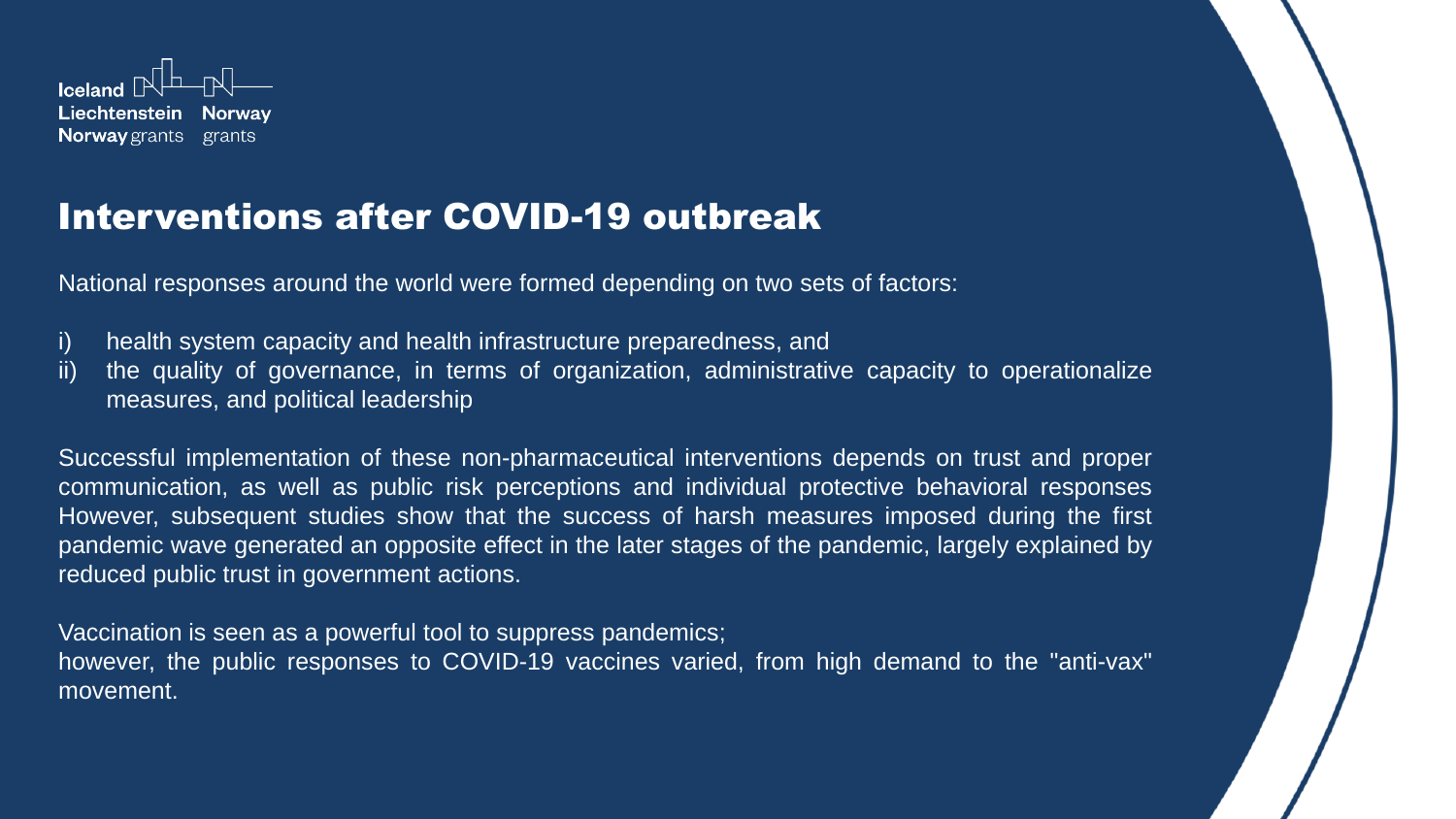

## Model

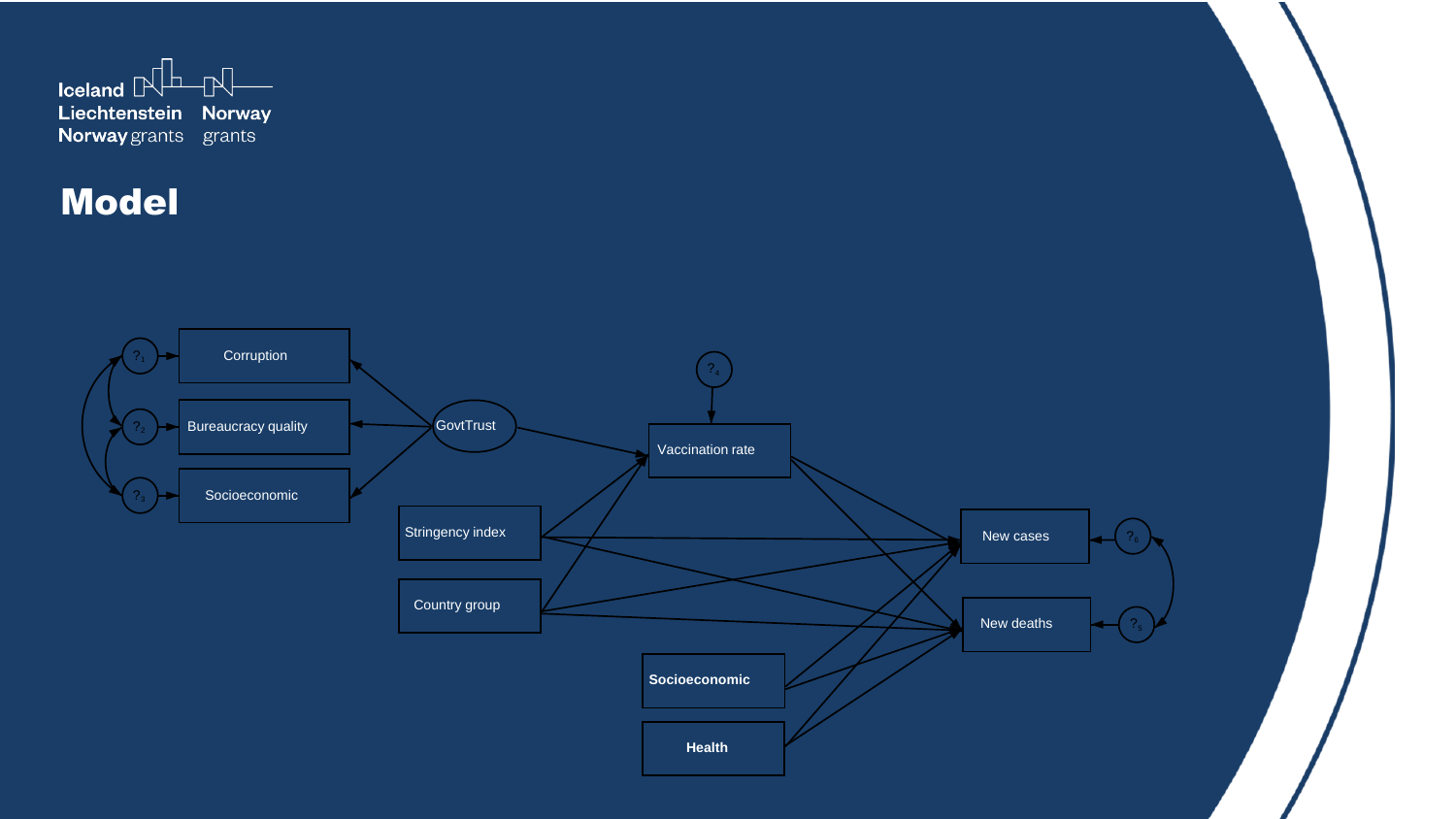

# **Findings**

Corruption, taking also into account bureaucracy quality and socioeconomic conditions, is significantly associated with reduced trust in government

This trust in government, coupled with government COVID-19 response strategies and other specific country group effects, is significantly associated with an increase in the number of people vaccinated, which in turn reduces both new cases and new deaths

This implies that corruption seriously undermines trust in the government and its institutions, and through this mechanism weakens pandemic response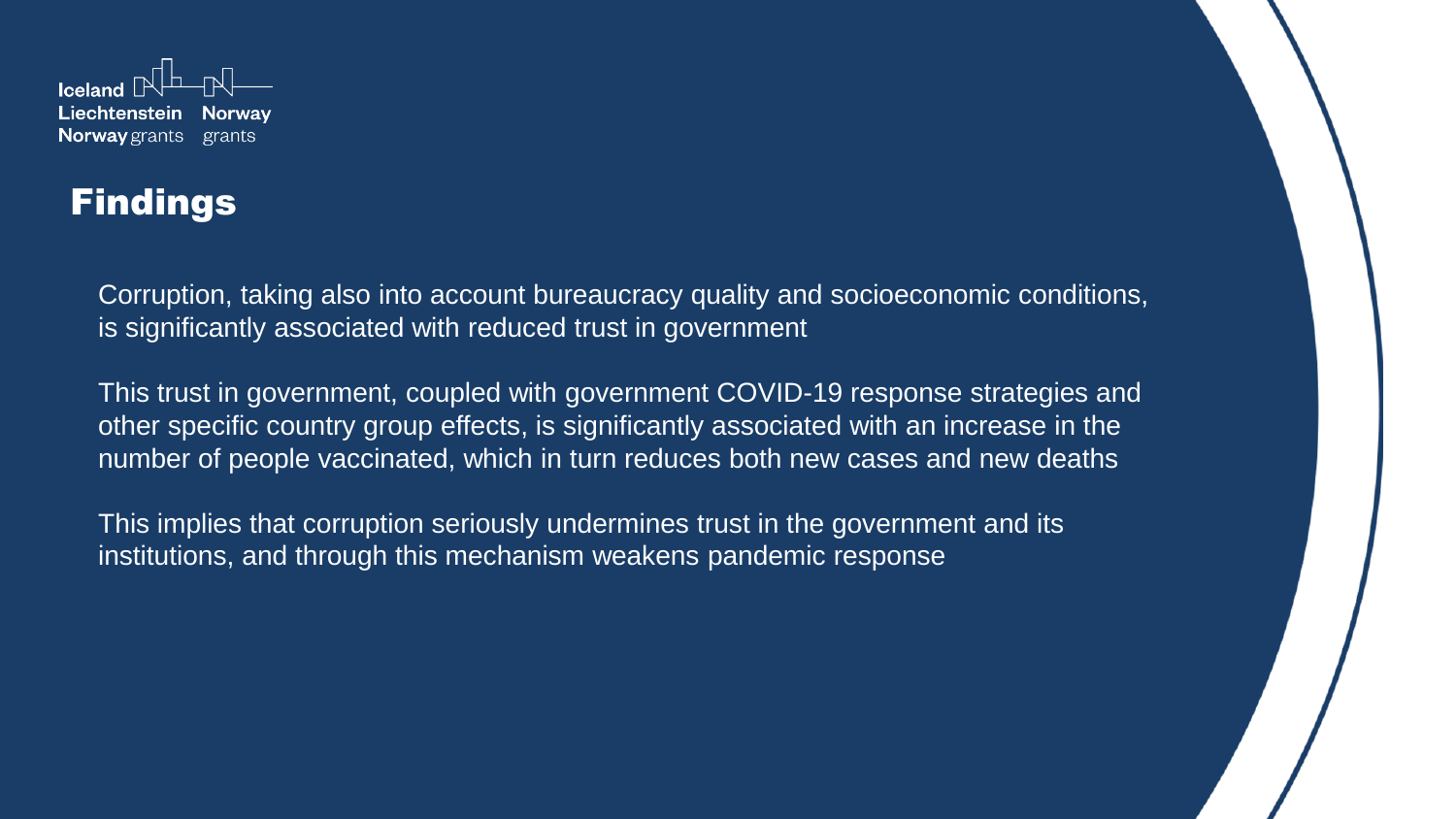

#### Relevance for policy-makers

Our model shows that both non-pharmaceutical interventions and vaccination are effective tools to decrease the spread of COVID-19 and to reduce its fatality, though the magnitude of the effects indicate that the primary focus should be on vaccination

It also identifies government trust as a key underpinning to effective vaccination campaigns, suggesting the need for renewed efforts to root out corruption and build trust between governments and citizens

The current challenges of COVID-19 should not reduce funding or focus on such efforts, given that corruption significantly undermines pandemic response